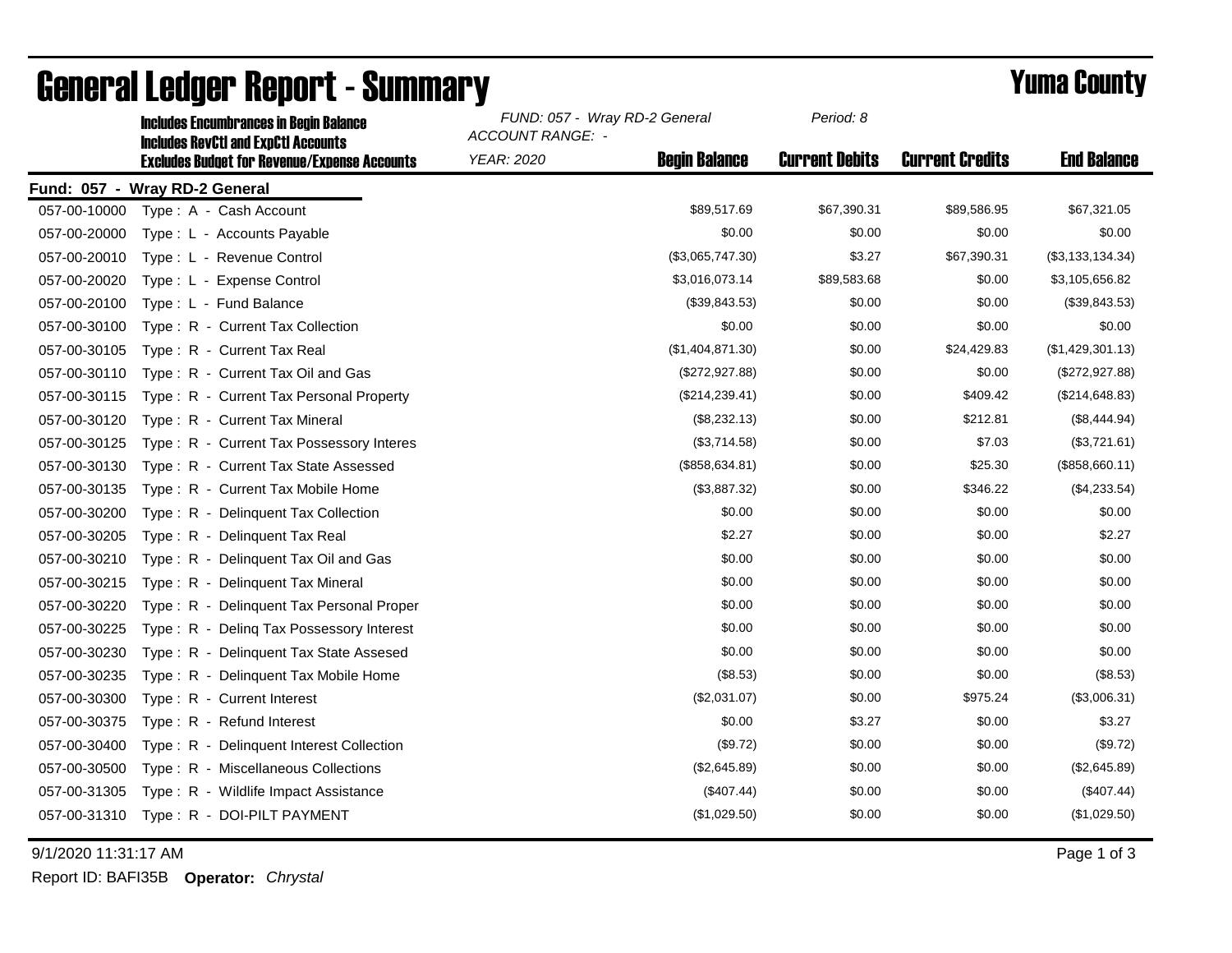|                  | <b>Includes Encumbrances in Begin Balance</b><br><b>Includes RevCtI and ExpCtI Accounts</b> |                                                     |                             | -<br>FUND: 057 - Wray RD-2 General<br>ACCOUNT RANGE: - |                             | Period: 8            |                       |                                  |                    |
|------------------|---------------------------------------------------------------------------------------------|-----------------------------------------------------|-----------------------------|--------------------------------------------------------|-----------------------------|----------------------|-----------------------|----------------------------------|--------------------|
|                  |                                                                                             | <b>Excludes Budget for Revenue/Expense Accounts</b> |                             | <b>YEAR: 2020</b>                                      |                             | <b>Begin Balance</b> | <b>Current Debits</b> | <b>Current Credits</b>           | <b>End Balance</b> |
| <b>Fund: 057</b> | - Wray RD-2 General                                                                         |                                                     |                             |                                                        |                             |                      |                       |                                  |                    |
| 057-00-32100     |                                                                                             | Type: R - Transfers In                              |                             |                                                        |                             | \$0.00               | \$0.00                | \$0.00                           | \$0.00             |
| 057-00-33000     |                                                                                             | Type: R - Auto Tax B Collection                     |                             |                                                        |                             | (\$214, 226.55)      | \$0.00                | \$27,851.20                      | (\$242,077.75)     |
| 057-00-33100     |                                                                                             | Type: R - Auto Tax A & F Collection                 |                             |                                                        |                             | (\$78,883.44)        | \$0.00                | \$13,133.26                      | (\$92,016.70)      |
| 057-00-49100     |                                                                                             | Type: X - Treasurer Fees                            |                             |                                                        |                             | \$6,947.83           | \$65.99               | \$0.00                           | \$7,013.82         |
| 057-00-49401     |                                                                                             | Type: X - Transfer Out                              |                             |                                                        |                             | \$0.00               | \$0.00                | \$0.00                           | \$0.00             |
| 057-00-49500     |                                                                                             | Type: X - Checks Written / ACH Transfer             |                             |                                                        |                             | \$3,009,125.31       | \$89,517.69           | \$0.00                           | \$3,098,643.00     |
|                  |                                                                                             |                                                     |                             | Fund: 057 - Wray RD-2 General                          | Totals :                    | (\$49.674.16)        | \$246,564.21          | \$224.367.57                     | (\$27,477.52)      |
|                  |                                                                                             |                                                     | <b>Total Fund Revenues:</b> | \$67.387.04                                            | <b>Total Fund Expenses:</b> |                      | \$89,583,68           | <b>Net Revenue Over Expense:</b> | (\$22,196.64)      |

## General Ledger Report - Summary **Example 2018** Yuma County